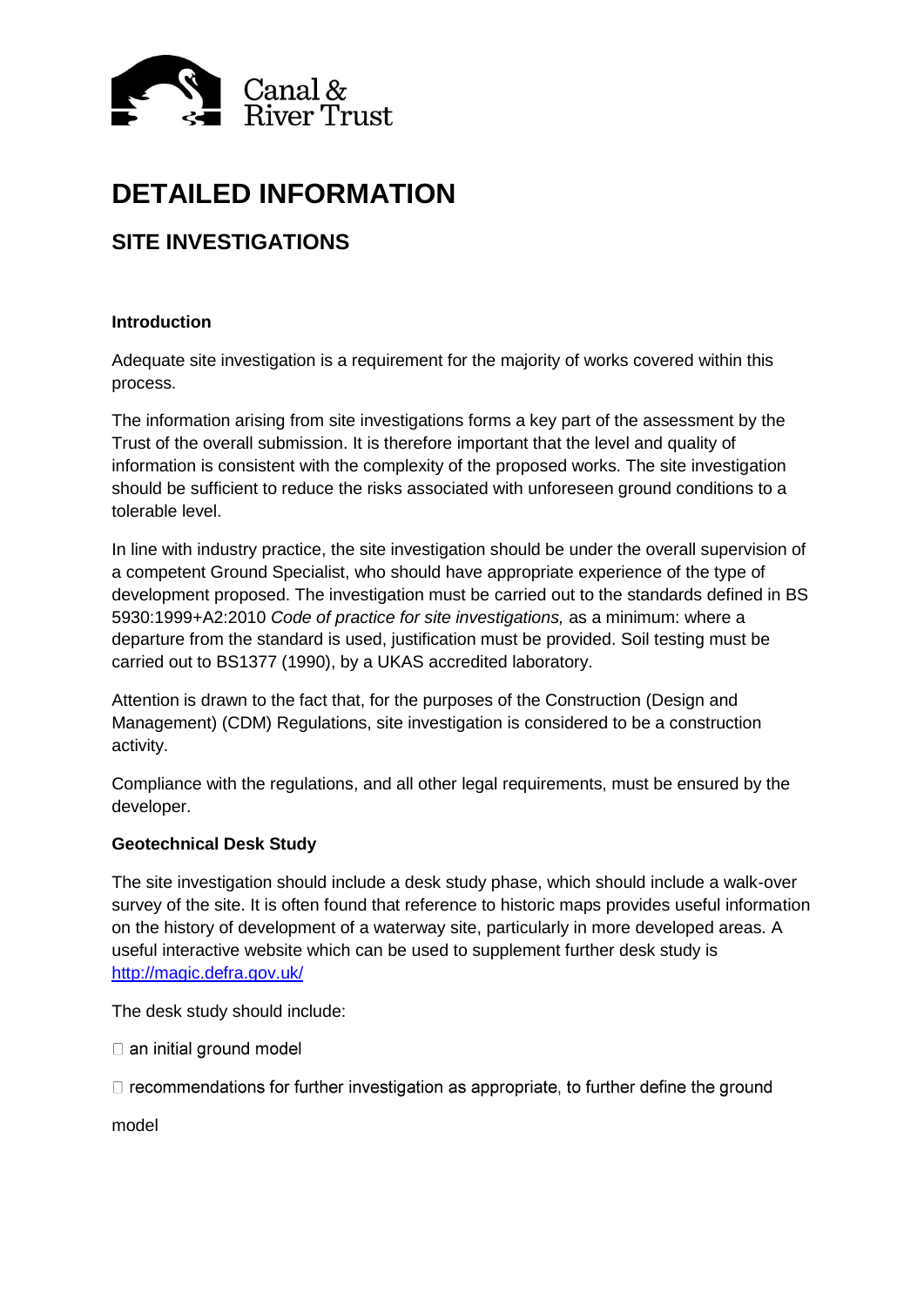

 $\Box$  a preliminary geotechnical hazard list and risk register, which should be updated throughout the later phases of investigation.

## **Ground Investigation**

Prior to commencing the ground investigation, all borehole/ trial hole positions and accesses

should be discussed with the Technical Manager, and checked for positive identification of any services or other underground structures. A check should also be made for recorded archaeological sites, and the listed status of any structures which may be affected, together with any land designation (such as SSSI status). Details of the proposed investigation, together with any environmental or heritage impacts, must be included in the environmental appraisal for the site.

Care should be taken not to disturb wildlife when carrying out any intrusive investigations (boreholes, trial pits, etc). Of the wildlife most likely to be encountered, badgers (and their setts), nesting birds, bats, water voles and all reptiles require special attention as they are all legally protected.

No borehole shall be drilled or trial pit excavated which has the potential to conflict with the integrity of the canal corridor. All such boreholes, especially those within 6m proximity of the canal, should receive the prior authorisation of the Technical Manager.

Waterway walls are not structural retaining walls, merely erosion protection. They are often up to two hundred years old. Please do not assume that canal towpaths can support borehole & window sampling rigs, many of which are bulky and difficult to manoeuvre. A prior discussion with the Technical Manager would be required prior to submitting proposals which rely upon towpath access. Approval may only be issued for lightweight plant which is physically restrained from approaching the edge of the canal. A condition survey and risk assessment will be required.

The impermeable lining to the canal should be identified, located and avoided where at all possible. However, if it will be necessary to affect the navigation channel, within the existing waterway width, for temporary or permanent works, then bed profiling for a sufficient distance either side of the works should be carried out. In such cases where it is necessary to carry out bed profiles, and/or identify bed materials, impermeable linings etc; any investigations must be agreed in detail with the Technical Manager in order to minimise the risk of damage to the canal. The Technical Manager may reserve the right to carry out these investigations using his or her own contractor at the developer's expense.

Due to the heritage and nature of the canal environment, there is always a possibility of soil being contaminated. This should be factored into the design of any Site Investigation.

Other constraints which must be observed are:

 $\Box$  Unless there are safety implications, at no time shall the waterway or towpath be blocked. Signage and suitable fencing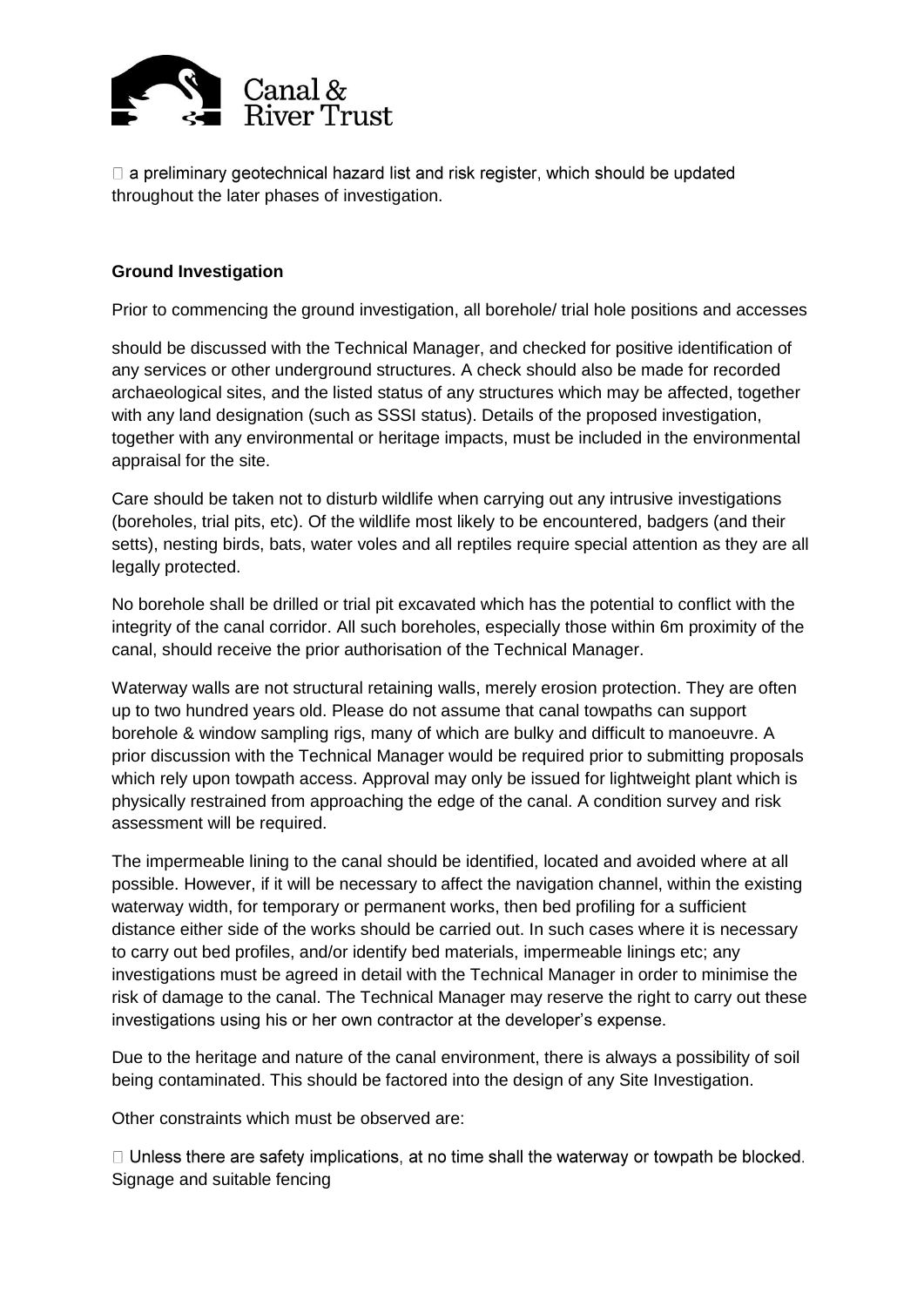

or other barriers must be used to segregate the public from the working area and the

operation of noisy or dust-generating plant should be supervised by banksmen. Towpath closures may be permitted (with diversions) where this is the safest option.

 $\Box$  No plant or equipment used for the investigation works should be stored on Trust land without prior consent.

□ No trial pits are to be excavated on embankment slopes below the level of the canal or within 6m of the toe of such embankments

 $\Box$  No water is to be pumped into or out of the canal

 $\Box$  No borehole or trial pit spoil or grout shall be allowed to enter the canal and all such arisings shall be removed from the Trust's property in compliance with waste management legislation

 $\Box$  Boreholes are to be sealed and backfilled with cement-bentonite grout of an agreed specification. Where alternative backfilling is required (for example for a particular installation), this is to be by prior agreement

 $\Box$  Trial pits are to be carefully backfilled and adequately compacted in layers

 $\Box$  Any variations from these constraints require the written agreement of the Technical Manager.

□ All plant on Trust land should use environmentally friendly fuels and oils

 $\Box$  The contractor should give due regard to the transport of materials on

Trust property e.g. Bentonite.

#### **Reinstatement**

All access roads used, and fences and hedges disturbed during the investigation are to be

fully reinstated to the Technical Manager's satisfaction. The Technical Manager may reserve the right to carry out such work using the Trust's own contractor at the developer's expense.

Where it is necessary to leave apparatus such as piezometers or survey stations on the Trust's land, the design of the installations, including details of covers etc, must be acceptable to the Technical Manager. A Commercial Agreement may also be required.

### **Provision of information**

Relevant logs, test data and other field information must be submitted. The preferred format is electronic (e.g. .pdf format) copies, as well as AGS data (current version). Where the submitted documents do not feature the details of the ground investigation contractors /